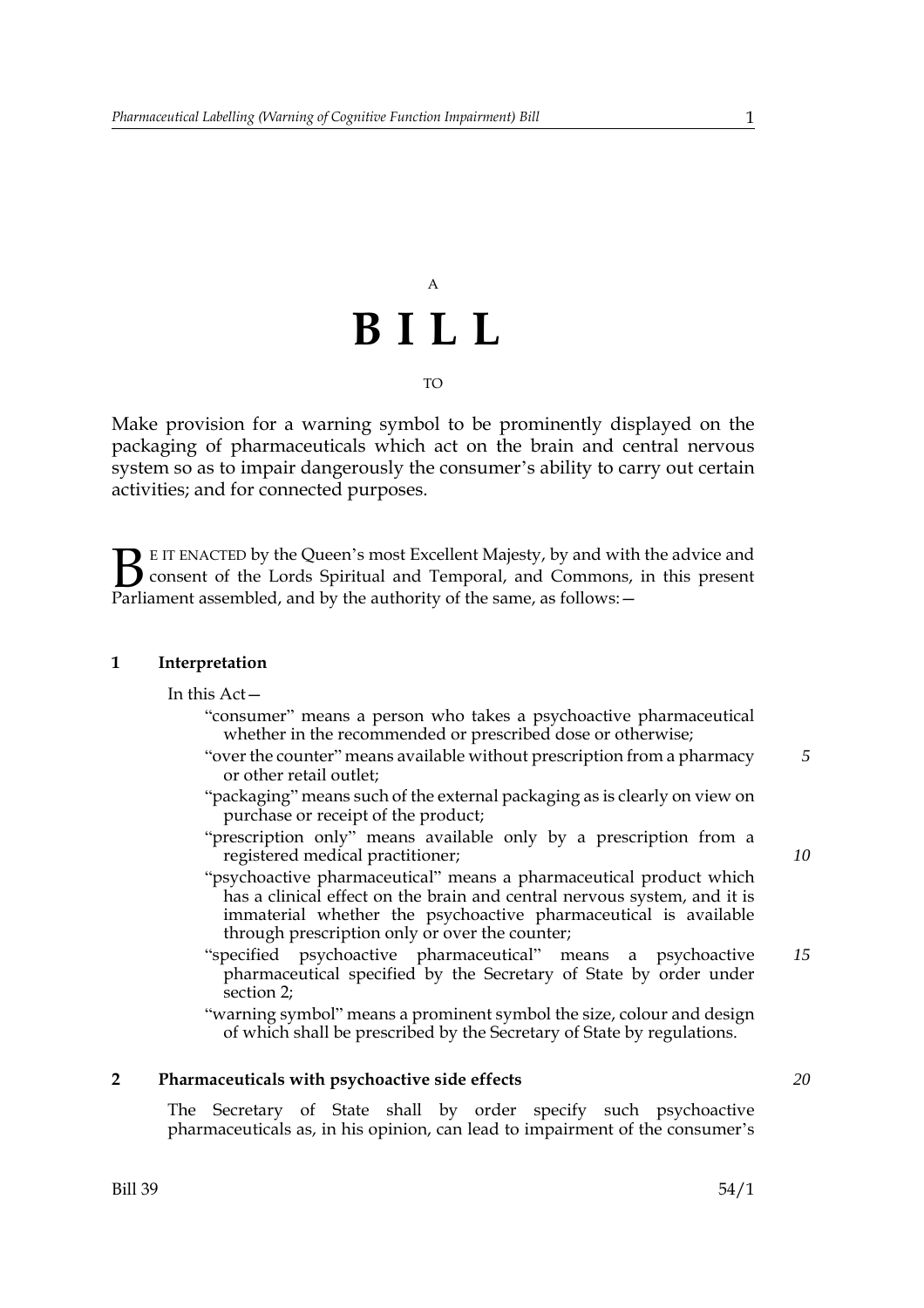ability to drive a motor vehicle or operate machinery such that the consumer is a danger to himself or others.

## **3 Warning symbols**

- (1) Specified psychoactive pharmaceuticals shall include on their packaging a warning symbol.
- (2) The Secretary of State may by regulations prescribe—
	- (a) offences for or in connection with a failure to comply with the provisions of subsection (1),
	- (b) circumstances in which a person is, or is not, guilty of such offences, and

*10*

*5*

(c) penalties in respect of such offences.

#### **4 Orders and regulations**

- (1) The power conferred by this Act on the Secretary of State to make an order or regulations shall be exercisable by statutory instrument.
- (2) No order or regulations may be made under section 2 or 3(2) unless a draft of the instrument has been laid before Parliament and approved by a resolution of each House of Parliament. *15*
- (3) Regulations made under section 1 shall be subject to annulment in pursuance of a resolution of either House of Parliament.
- (4) Every power conferred by this Act on the Secretary of State to make an order or regulations includes power— *20*
	- (a) to make different provision for different cases (including different provision in respect of different areas);
	- (b) to make provision subject to such exemptions and exceptions as the Secretary of State thinks fit; and
	- (c) to make such incidental, supplemental, consequential and transitional provision as the Secretary of State thinks fit.

#### **5 Short title, commencement and extent**

- (1) This Act may be cited as the Pharmaceutical Labelling (Warning of Cognitive Function Impairment) Act 2005.
- (2) Sections 2 and 3 shall come into force on such date as the Secretary of State shall by order specify, but the date so specified shall be a date before the end of a period that ends twelve months after the day on which this Act receives Royal Assent.
- (3) This Act extends to England and Wales only.

*25*

*30*